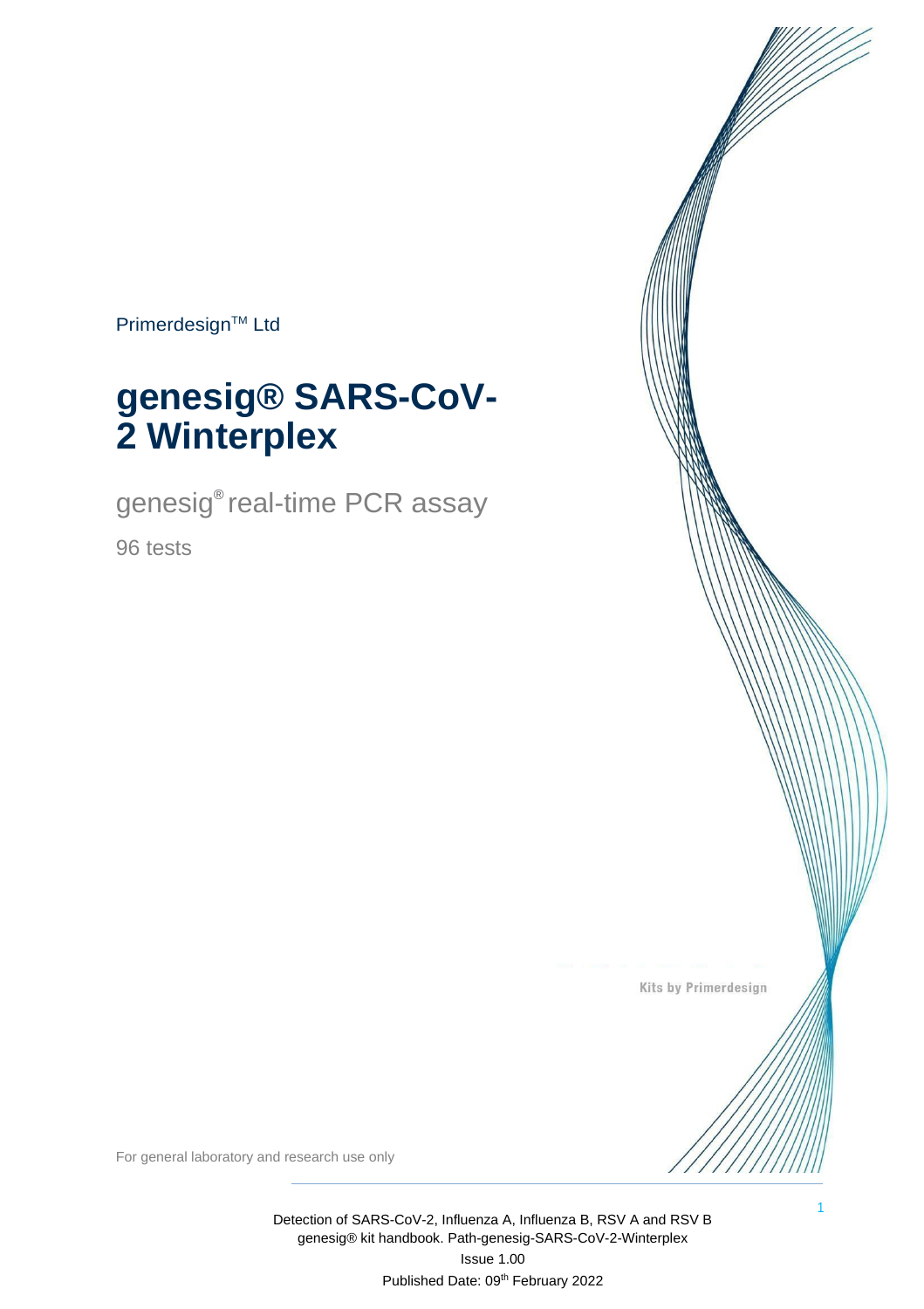### **Kit contents**

- **• ORF1ab/S/M Primer & Probe Mix (including IEC primer/probe mix) (96 reactions BROWN)** FAM, HEX, ROX and Cy5 labelled
- **• FluA/FluB/RSV Primer & Probe Mix (including IEC primer/probe mix) (96 reactions BROWN)** FAM, HEX, ROX and Cy5 labelled
- **• genesig® Winterplex positive control template (RED)**
- **• genesig® Winterplex internal extraction control (BLUE)**
- **• RNase/DNAse free water (WHITE)** for resuspension of primer/probe mix
- **• Template preparation buffer (YELLOW)** for resuspension of positive and internal extraction control templates
- **• oasig® Lyophilised OneStep 2X RT-qPCR Mastermix(GOLD)** contains complete Onestep RT-qPCR mastermix
- **• oasig® Mastermix resuspension buffer(BLUE)** for resuspension of the lyophilized mastermix

### **Reagents and equipment to be supplied by the user**

#### **Real-time PCR Instrument**

Must be able to read fluorescence through FAM, HEX/VIC, ROX and Cy5 channels

**Pipettes and tips** 

**Vortex** 

**Centrifuge**

**Suitable qPCR 96 well plates or qPCR reaction tubes**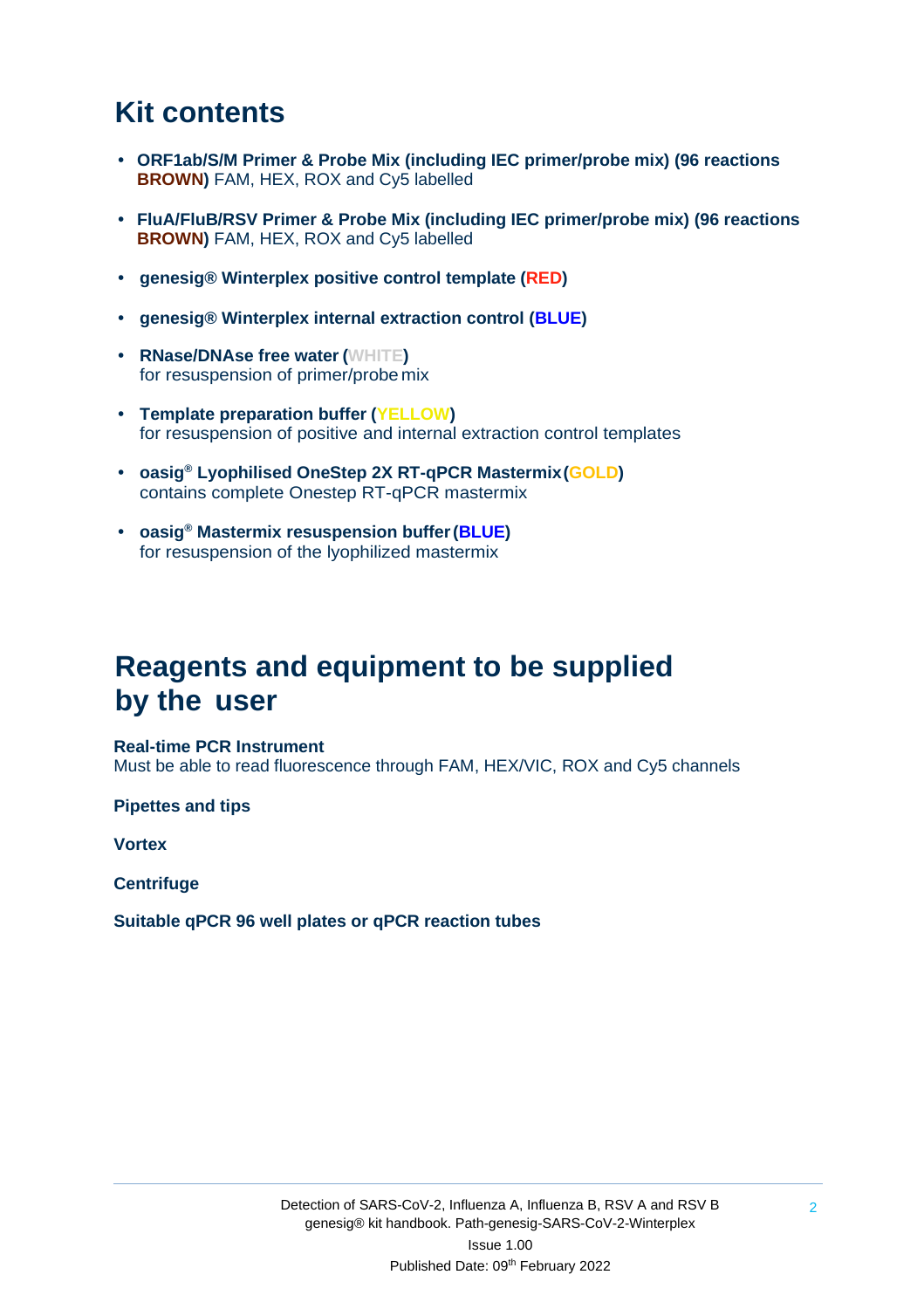### **Kit storage and stability**

This kit is stable at room temperature but should be stored at -20ºC on arrival. Primerdesign does not recommend using the kit after the expiry date stated on the pack. Once the lyophilised components have been resuspended, unnecessary repeated freeze/thawing should be avoided. The kit is stable for six months from the date of resuspension under these circumstances.

### **Suitable sample material**

All kinds of sample material suited for PCR amplification can be used. Please ensure that the samples are suitable in terms of purity, concentration, and RNA integrity. Always run at least one negative control with the samples. To prepare a negative control, replace the template RNA sample with RNase/DNase free water.

### **Notices and disclaimers**

This product is developed, designed and sold for research purposes only. It is not intended for human diagnostic or drug purposes or to be administered to humans unless clearly expressed for that purpose by the Food and Drug Administration in the USA or the appropriate regulatory authorities in the country of use. During the warranty period Primerdesign genesig® detection kits allow precise and reproducible data recovery combined with excellent sensitivity. For data obtained by violation to the general GLP guidelines and the manufacturer's recommendations the right to claim under guarantee is expired. PCR is a proprietary technology covered by several US and foreign patents. These patents are owned by Roche Molecular Systems Inc. and have been sub-licensed by PE Corporation in certain fields. Depending on your specific application you may need a license from Roche or PE to practice PCR. Additional information on purchasing licenses to practice the PCR process may be obtained by contacting the Director of Licensing at Roche Molecular Systems, 1145 Atlantic Avenue, Alameda, CA 94501 or Applied Biosystems business group of the Applera Corporation, 850 Lincoln Centre Drive, Foster City, CA 94404. In addition, the 5' nuclease assay and other homogeneous amplification methods used in connection with the PCR process may be covered by U.S. Patents 5,210,015 and 5,487,972, owned by Roche Molecular Systems, Inc, and by U.S. Patent 5,538,848, owned by The Perkin-Elmer Corporation.

### **Trademarks**

Primerdesign™ is a trademark of Primerdesign Ltd.

The PCR process is covered by US Patents 4,683,195, and 4,683,202 and foreign equivalents owned by Hoffmann-La Roche AG. BI, ABI PRISM® GeneAmp® and MicroAmp® are registered trademarks of the Applera Genomics (Applied Biosystems Corporation). BIOMEK<sup>®</sup> is a registered trademark of Beckman Instruments, Inc.; iCycler™ is a registered trademark of Bio- Rad Laboratories, Rotor-Gene is a trademark of Corbett Research. LightCycler™ is a registered trademark of the Idaho Technology Inc. GeneAmp®, TaqMan® and AmpliTaqGold® are registered trademarks of Roche Molecular Systems, Inc., The purchase of the Primerdesign reagents cannot be construed as an authorization or implicit license to practice PCR under any patents held by Hoffmann-LaRoche Inc.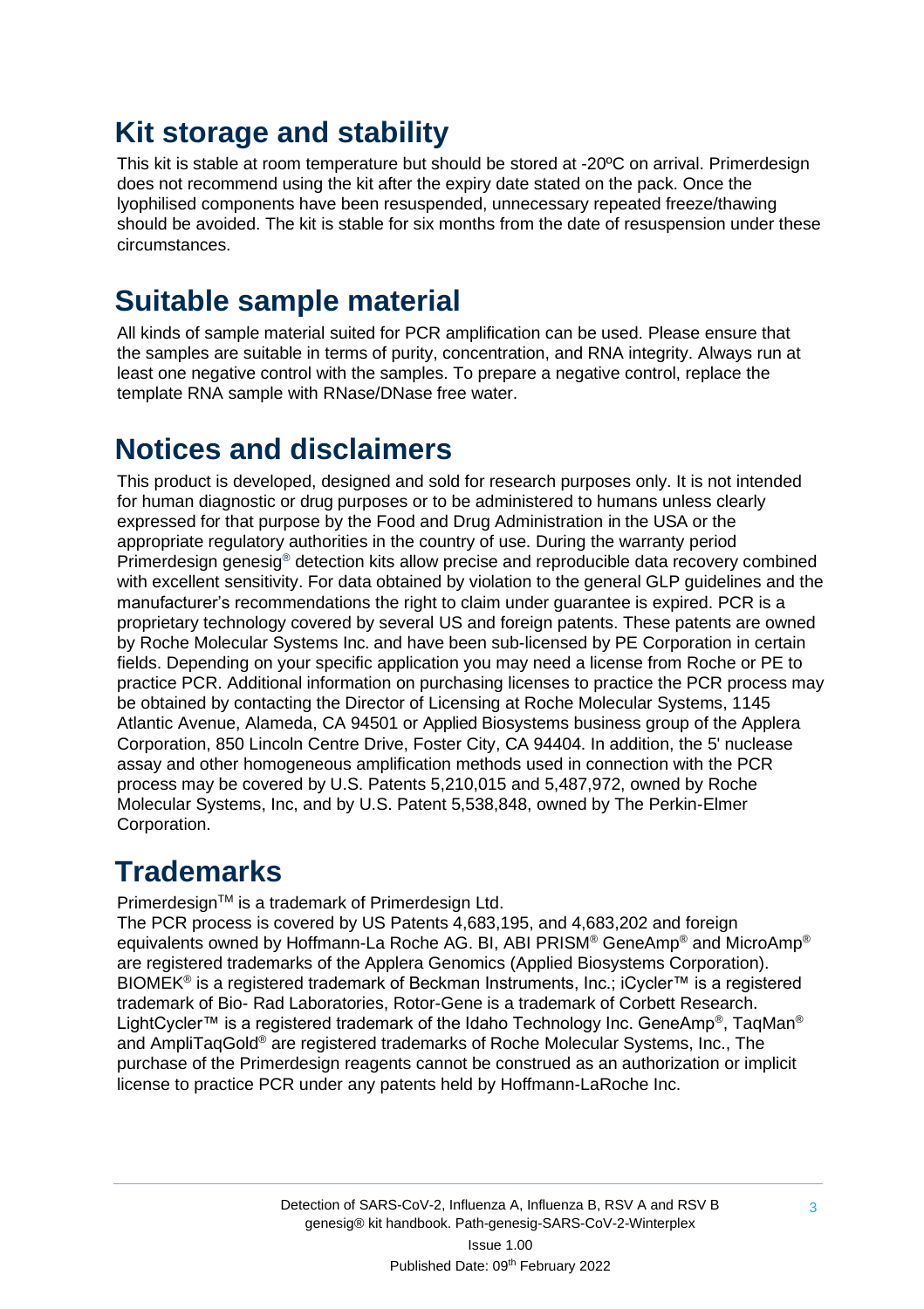### **Introduction**

The Novel Coronavirus Disease 2019 (COVID-19) pandemic, caused by SARS-CoV-2 virus, represents a major threat to health. COVID-19 has resulted in widespread morbidity and mortality. SARS-CoV-2 is known to have infected more than 100 million people. While SARS-CoV-2 is being tackled, other respiratory viruses are still circulating, and the Winterplex assay enables detection of Influenza A and Influenza B, and RSV A and B., in addition to a SARS-CoV-2 test that targets three distinct regions of the SARS-CoV-2 genome.

### **Principles of the test**

#### **Detection by real-time PCR using hydrolysis probes**

The genesig® SARS-COV-2 Winterplex Real Time PCR assay is based on the standard hydrolysis probe system known as TaqMan® Technology. Real-Time PCR technology utilizes polymerase chain reaction (PCR) for the amplification of specific target sequences and target specific probes for the detection of the amplified RNA. The probes are labelled with fluorescent reporter and quencher dyes.

RNA is reverse transcribed to cDNA and subsequently amplified using a thermal cycler capable of detection in FAM, HEX/VIC, ROX and Cy5 channels. During PCR cycling, the probe anneals to a specific target sequence located between the forward and reverse primers. The probe is cleaved by the 5' nuclease activity of the Taq polymerase during the extension phase of the PCR cycle, causing the reporter dye to separate from the quencher dye, generating a fluorescent signal. With each PCR cycle, additional reporter dye molecules are released from the probe, increasing the fluorescence intensity. Fluorescence intensity is recorded at each cycle of the PCR by the Real-Time PCR machine.

The assay consists of labelled probes in one test specific for SARS-CoV-2 (ORF1ab, S and M gene targets) in FAM, Cy5 and ROX channels, respectively; and a second parallel test to detect Influenza A (Flu A), Influenza B (Flu B) and Respiratory Syncytial Virus (RSV A and B) using FAM, Cy5 and ROX fluorophores respectively.

The assay includes an internal extraction control (genesig® Easy RNA Internal Extraction control), which may be added to the IVD nucleic acid extraction system (not provided) to prove efficient RNA extraction, detect PCR inhibition and confirm the integrity of the PCR run.

The internal extraction control assay (which is from a non-biologically relevant exogenous source) is present in both tests and the probe is labelled with the HEX fluorophore.

#### **Positive controls**

The kit contains positive control templates for each of the targets, combined into a single tube. This can be run to confirm amplification is being detected in each fluorescence channel. Positive control templates are a potential contamination risk to subsequent tests so must be handledcarefully.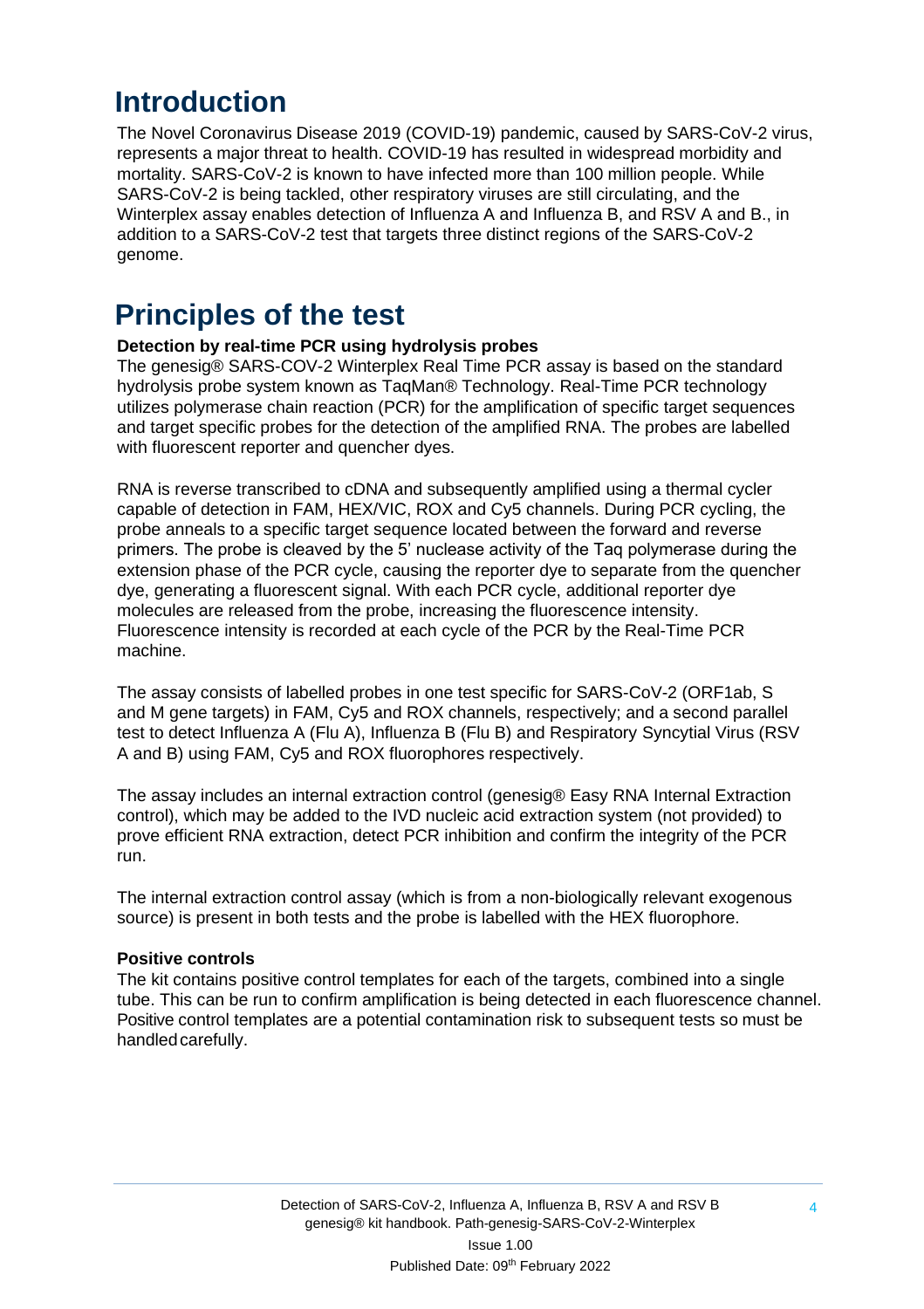#### **Negative control**

To confirm the absence of contamination, a negative control reaction should be included every time the kit is used. In this instance, the RNase/DNAse free water should be used instead of template RNA. A negative result indicates that the reagents have not become contaminated while setting up the run. If a positive result is obtained the results should be ignored and the test samples repeated. Possible sources of contamination should first be explored and removed.

#### **Master mix compatibility**

oasig® Lyophilised OneStep 2X RT-qPCR Master Mix contains the enzyme, nucleotides, buffers and salts at precisely the correct concentration for this application. The annealing temperatures of the primer and probe have been carefully calibrated and any change in the reaction buffer can significantly alter the performance of the assay. For this reason, Primerdesign can only guarantee accurate results when oasig® Lyophilised OneStep 2X RT-qPCR Master Mix is used.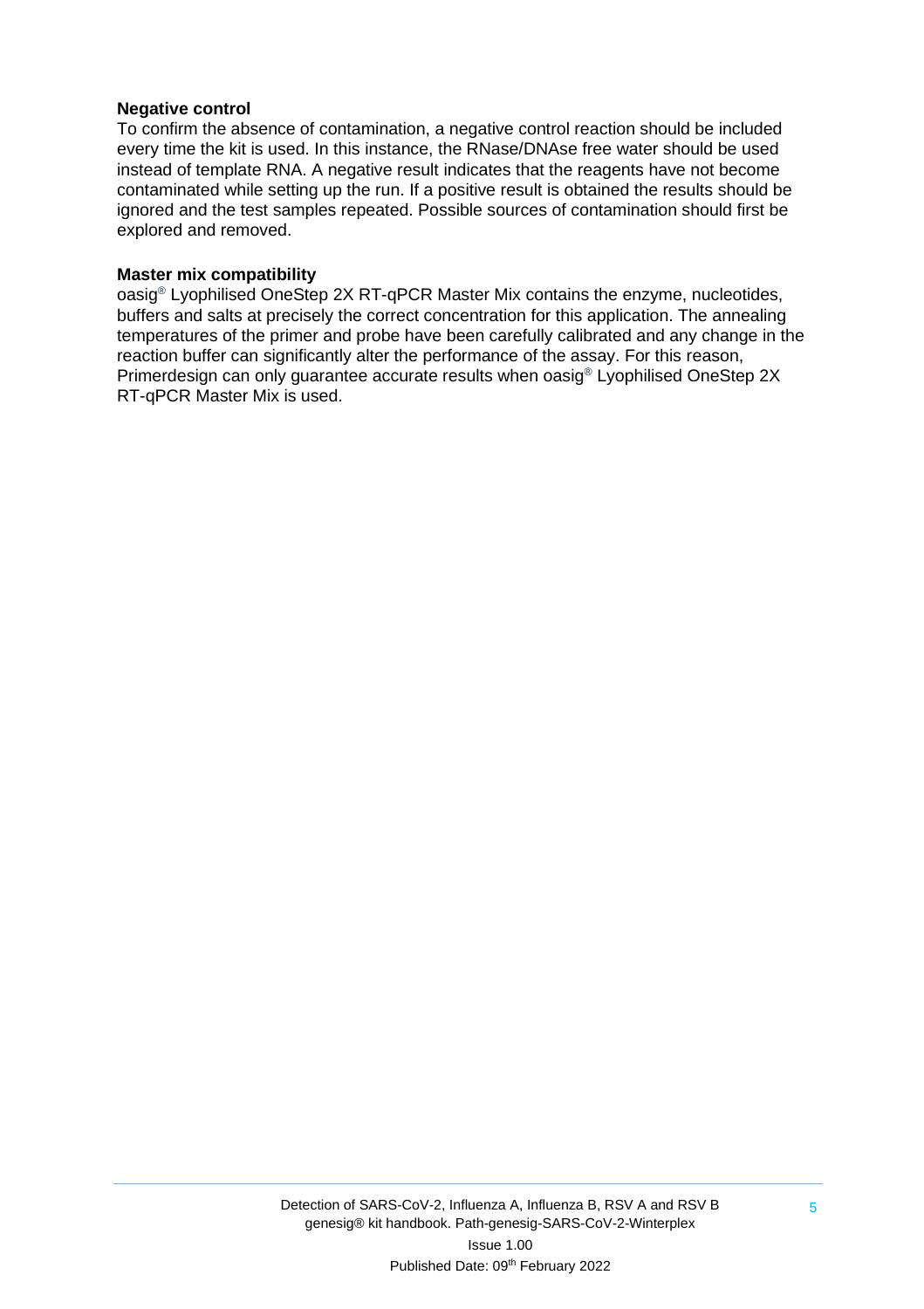### **Resuspension Protocol**

To minimize the risk of contamination with foreign RNA, we recommend that all pipetting be performed in a PCR clean environment. Ideally this would be a designated PCR lab or PCR cabinet. Filter tips are recommended for all pipetting steps. The positive control template is a significant contamination risk and should therefore be pipetted after negative control and sample wells.

**1. Pulse-spin each tube in a centrifuge before opening.** This will ensure lyophilised primer and probe mix is in the base of the tube and is not lost upon opening the tube.

#### **2. Resuspend the primer/probe mix in the RNase/DNAse free water supplied, according to the table below.**

To ensure complete resuspension, vortex the tube thoroughly.

| Component - Resuspend in water         | Volume   |
|----------------------------------------|----------|
| ORF1ab/S/M primer/probe mix (BROWN)    | $220$ µl |
| FluA/FluB/RSV primer/probe mix (BROWN) | $220$ µl |

**3. Resuspend the mastermix in oasig resuspension buffer supplied, according to the table below.**

| Component - Resuspend in oasig® resuspension buffer                | <b>Volume</b> |
|--------------------------------------------------------------------|---------------|
| oasig <sup>®</sup> Lyophilised OneStep 2X RT-qPCR Mastermix (GOLD) | 525 µl        |

**4. Resuspend the positive control templates in the template preparation buffer supplied, according to the table below.**

To ensure complete resuspension, vortex each tube thoroughly.

| Component - Resuspend in template preparation buffer | Wolume! |
|------------------------------------------------------|---------|
| genesig® Winterplex Positive Control Template (RED)* | 800 µl  |

\* This component contains high copy number template and is a significant contamination risk. It must be opened and handled in a separate laboratory environment, away from the other components.

**5. Resuspend the internal control template in the template preparation buffer supplied, according to the table below.**

To ensure complete resuspension, vortex each tube thoroughly.

| Component - Resuspend in template preparation buffer         | Volume    |
|--------------------------------------------------------------|-----------|
| genesig® Winterplex Internal extraction control (IEC) (BLUE) | $1000$ µl |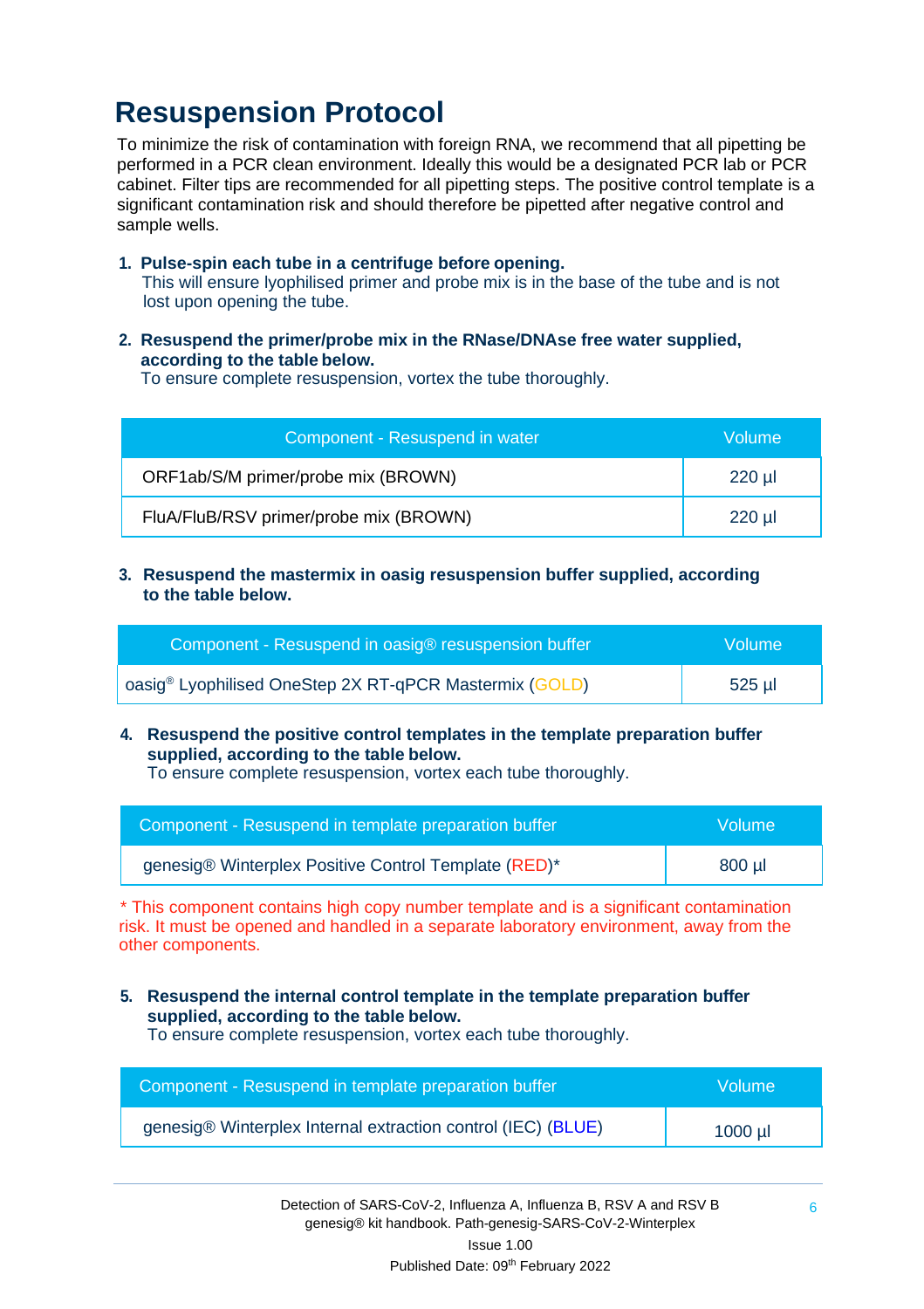# **RNA extraction**

The internal extraction control RNA can be added either to the RNA lysis/extraction buffer or to the RNA sample once it has been resuspended in lysis buffer.

**DO NOT add the internal extraction control RNA directly to the unprocessed biological sample as this will lead to degradation and a loss in signal.**

- 1. Add 20 µl of the Internal extraction control RNA (BLUE) to each sample in RNA lysis/extraction buffer.
- 2. Complete RNA extraction according to the manufacturer's protocols.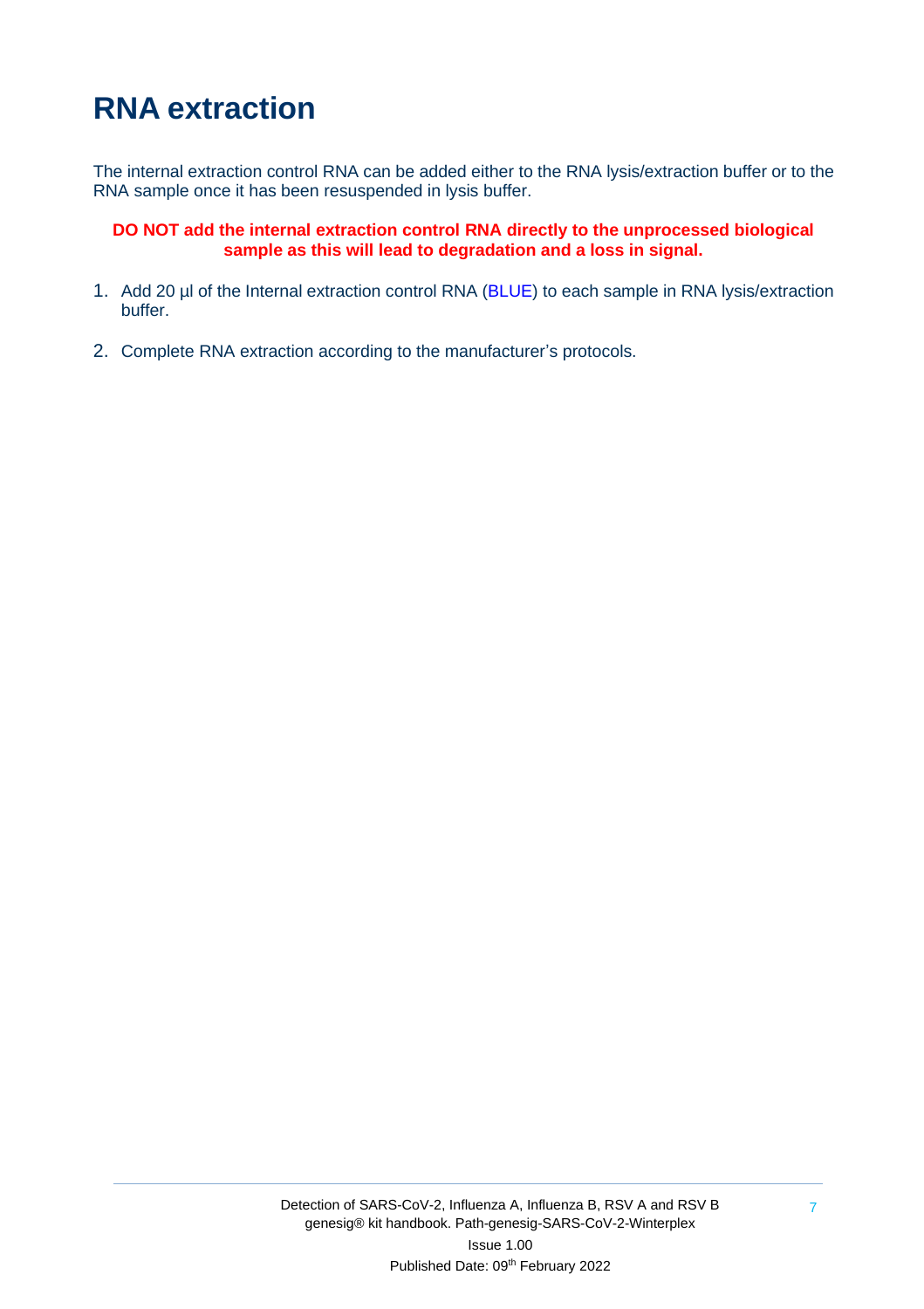### **Real-Time PCR detection protocol**

**1. Prepare 2 reaction mixes, one for each primer/probe mix. Include sufficient reactions for all samples, positive and negative controls.** 

#### **ORF1ab/S/M reaction mix:**

| Component                                  | Volume  |
|--------------------------------------------|---------|
| Resuspended Onestep Lyophilised Master Mix | 10 µl   |
| Resuspended ORF1ab/S/M primer/probe mix    | $2 \mu$ |
| <b>Final Volume</b>                        | 12 µl   |

#### **FluA/FluB/RSV reaction mix:**

| Component                                  | Volume   |
|--------------------------------------------|----------|
| Resuspended Onestep Lyophilised Master Mix | $10 \mu$ |
| Resuspended FluA/FluB/RSV primer/probe mix | $2 \mu$  |
| <b>Final Volume</b>                        | $12 \mu$ |

**Pipette 12µl of this mix into each well according to your qPCR experimental plate set up.**

- **1. Prepare RNA templates for each of your samples.** Please ensure that the samples are suitable in terms of purity, concentration, and RNA integrity.
- **2. Pipette 8 µl of RNA template into each well, according to your experimental plate set up.** For negative control wells use 8 µl of RNase/DNAse free water. The final volume in each well is 20 µl.
- **3. Pipette 8 µl of the positive control template, according to your experimental plate set up.**

The final volume in each well is 20 µl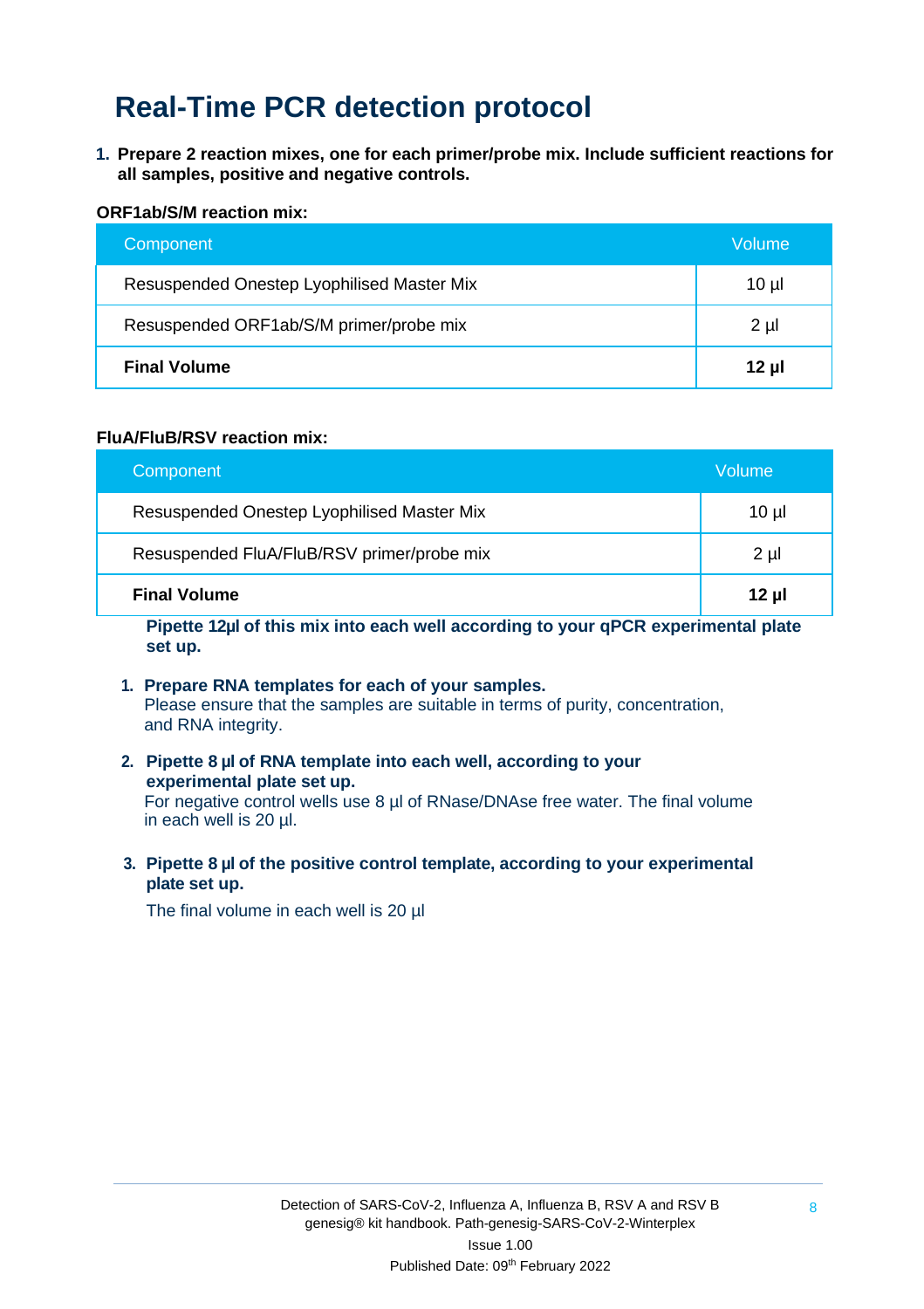## **qPCR amplification protocol**

The following protocol is recommended for optimum amplification:

|  | Protocol for oasig® OneStep 2X RT-qPCR Master Mix |  |
|--|---------------------------------------------------|--|
|--|---------------------------------------------------|--|

|                                    | <b>Step</b>                                           | <b>Time</b>      | <b>Temp</b>    |
|------------------------------------|-------------------------------------------------------|------------------|----------------|
| Reverse transcription              |                                                       | $10 \text{ min}$ | $55^{\circ}$ C |
|                                    | Enzyme activation                                     | 2 min            | $95^{\circ}$ C |
| <b>Denaturation</b><br>Cycling x45 |                                                       | 10 <sub>s</sub>  | $95^{\circ}$ C |
|                                    | Annealing and extension (DATA<br><b>COLLECTION)</b> * | 60 s             | $60^{\circ}$ C |

\* Fluorogenic data should be collected during this step through the **FAM, HEX/VIC, ROX** and **Cy5** channels